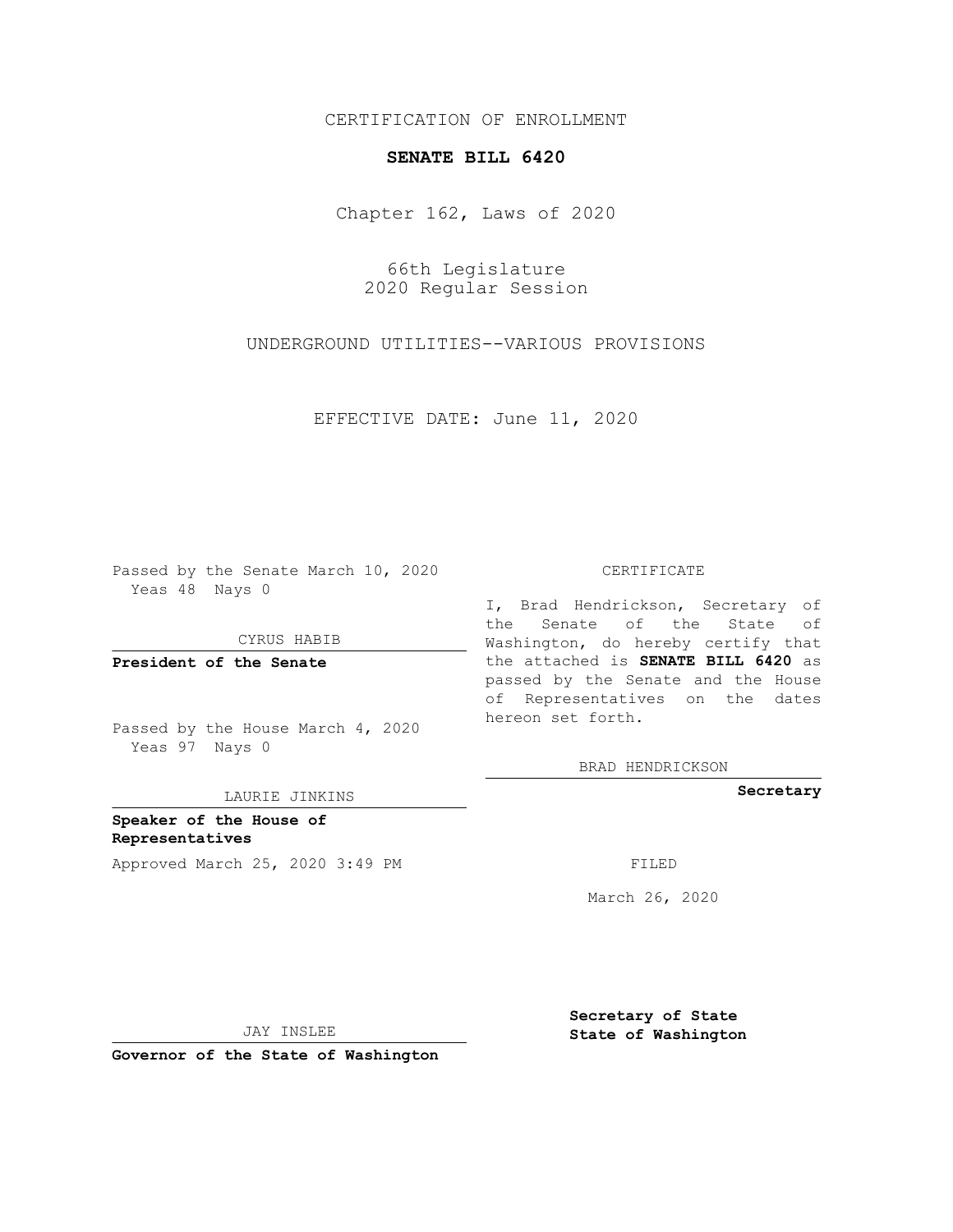## **SENATE BILL 6420**

AS AMENDED BY THE HOUSE

Passed Legislature - 2020 Regular Session

# **State of Washington 66th Legislature 2020 Regular Session**

**By** Senators Takko and Short

Read first time 01/16/20. Referred to Committee on Local Government.

1 AN ACT Relating to underground utilities and safety committee; 2 amending RCW 19.122.050 and 19.122.130; and reenacting and amending 3 RCW 19.122.020.

4 BE IT ENACTED BY THE LEGISLATURE OF THE STATE OF WASHINGTON:

5 **Sec. 1.** RCW 19.122.020 and 2011 c 263 s 2 are each reenacted and amended to read as follows:6

7 The definitions in this section apply throughout this chapter 8 unless the context clearly requires otherwise.

9 (1) "Bar hole" means a hole made in the soil or pavement with a 10 hand-operated bar for the specific purpose of testing the subsurface 11 atmosphere with a combustible gas indicator.

12 (2) "Business day" means any day other than Saturday, Sunday, or 13 a legal local, state, or federal holiday.

14 (3) "Commission" means the utilities and transportation 15 commission.

 (4) "Damage" includes the substantial weakening of structural or lateral support of an underground facility, penetration, impairment, or destruction of any underground protective coating, housing, or 19 other protective device, or the severance, partial or complete, of any underground facility to the extent that the project owner or the affected facility operator determines that repairs are required.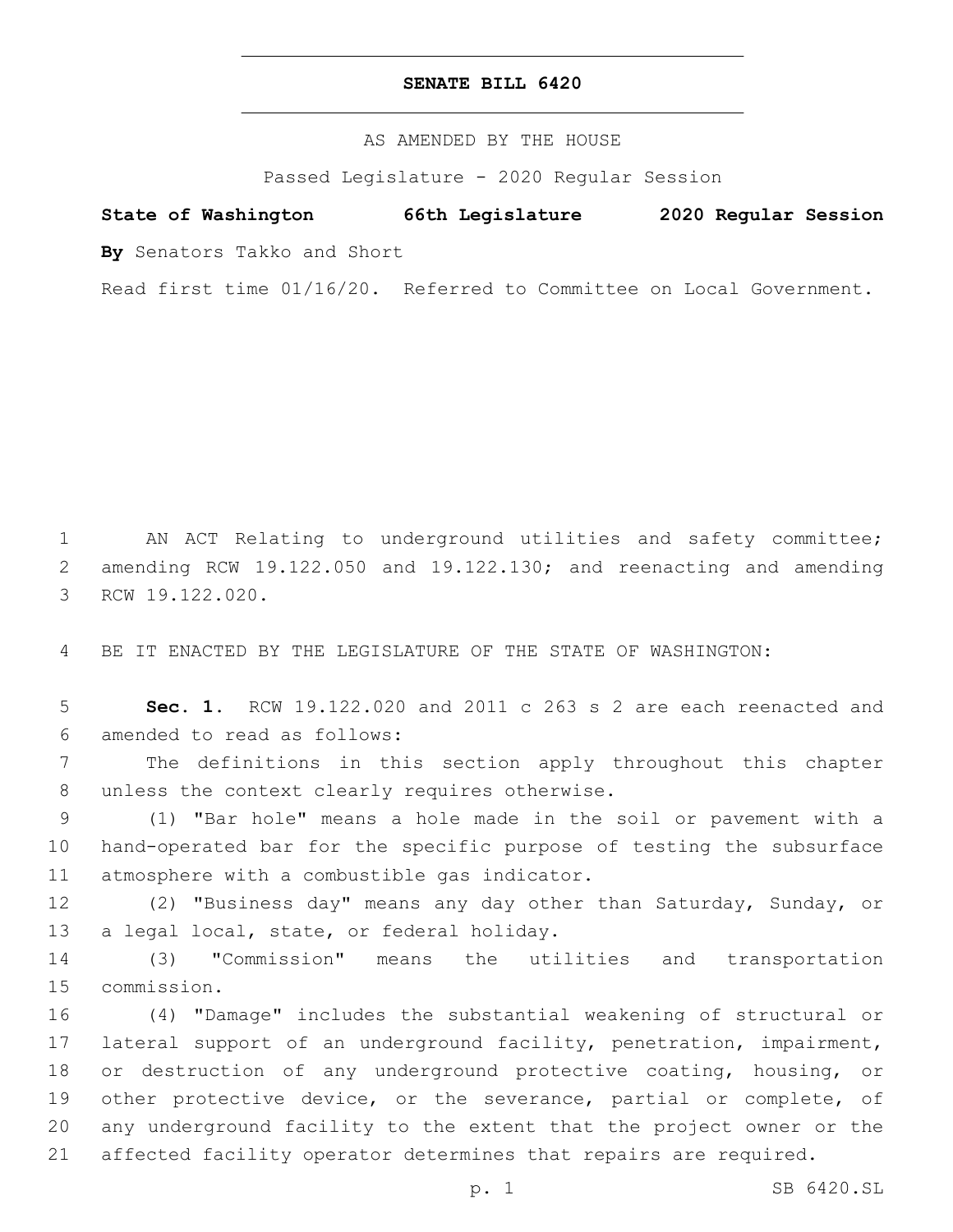(5) "Emergency" means any condition constituting a clear and present danger to life or property, or a customer service outage.

 (6) "End user" means any utility customer or consumer of utility services or commodities provided by a facility operator.

 (7) "Equipment operator" means an individual conducting an 6 excavation.

 (8) "Excavation" and "excavate" means any operation, including the installation of signs, in which earth, rock, or other material on or below the ground is moved or otherwise displaced by any means.

 (9) "Excavation confirmation code" means a code or ticket issued by a one-number locator service for the site where an excavation is planned. The code must be accompanied by the date and time it was 13 issued.

 (10) "Excavator" means any person who engages directly in 15 excavation.

 (11) "Facility operator" means any person who owns an underground facility or is in the business of supplying any utility service or commodity for compensation. "Facility operator" does not include a utility customer who owns a service lateral that terminates at a 20 facility operator's main utility line.

 (12) "Gas" means natural gas, flammable gas, or toxic or 22 corrosive gas.

(13) "Hazardous liquid" means:23

 (a) Petroleum, petroleum products, or anhydrous ammonia as those terms are defined in 49 C.F.R. Part 195 as in effect on March 1, 26 1998;

27 (b) Carbon dioxide; and

 (c) Other substances designated as hazardous by the secretary of transportation and incorporated by reference by the commission by 30 rule.

 (14) "Identified but unlocatable underground facility" means an underground facility which has been identified but cannot be located 33 with reasonable accuracy.

 (15) "Large project" means a project that exceeds seven hundred 35 linear feet.

 (16) "Locatable underground facility" means an underground facility which can be marked with reasonable accuracy.

 (17) "Marking" means the use of stakes, paint, or other clearly identifiable materials to show the field location of underground facilities, in accordance with the current color code standard of the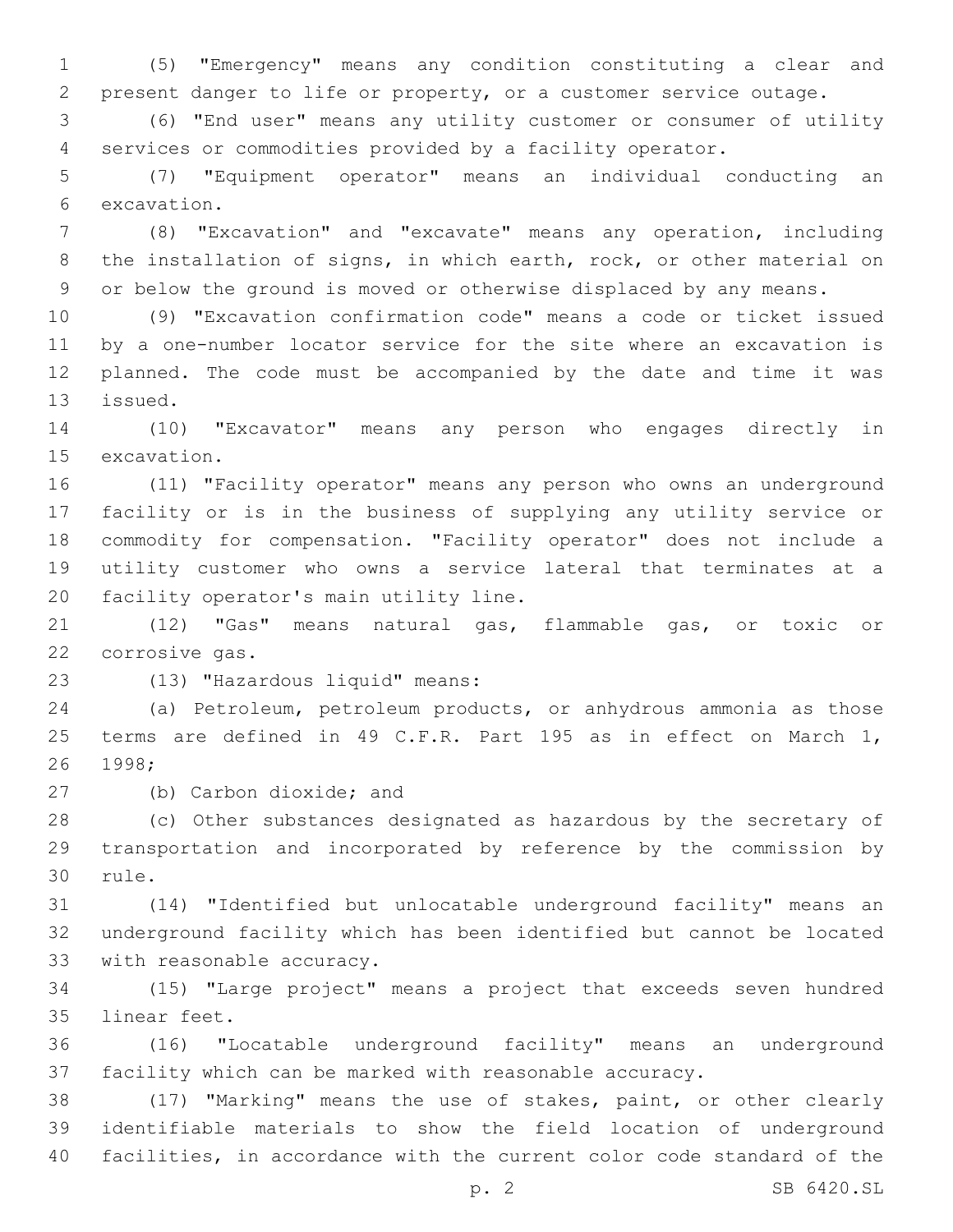American public works association. Markings shall include identification letters indicating the specific type of the underground facility. Locate marks are not required to indicate the depth of the underground facility given the potential change of topography over time.

 (18) "Notice" or "notify" means contact in person or by telephone or other electronic method, and, with respect to contact of a one- number locator service, also results in the receipt of a valid 9 excavation confirmation code.

 (19) "One-number locator service" means a service through which a person can notify facility operators and request marking of 12 underground facilities.

 (20) "Person" means an individual, partnership, franchise holder, association, corporation, the state, a city, a county, a town, or any subdivision or instrumentality of the state, including any unit of local government, and its employees, agents, or legal 17 representatives.

 (21) "Pipeline" or "pipeline system" means all or parts of a pipeline facility through which hazardous liquid or gas moves in transportation, including, but not limited to, line pipe, valves, and other appurtenances connected to line pipe, pumping units, fabricated assemblies associated with pumping or compressor units, metering and delivery stations and fabricated assemblies therein, and breakout tanks. "Pipeline" or "pipeline system" does not include process or 25 transfer pipelines.

 (22) "Pipeline company" means a person or entity constructing, owning, or operating a pipeline for transporting hazardous liquid or 28 gas. "Pipeline company" does not include:

 (a) Distribution systems owned and operated under franchise for the sale, delivery, or distribution of natural gas at retail; or

 (b) Excavation contractors or other contractors that contract 32 with a pipeline company.

 (23) "Reasonable accuracy" means location within twenty-four inches of the outside dimensions of both sides of an underground 35 facility.

 (24) "Service lateral" means an underground water, stormwater, or sewer facility located in a public right-of-way or utility easement that connects an end user's building or property to a facility operator's underground facility, and terminates beyond the public 40 right-of-way or utility easement.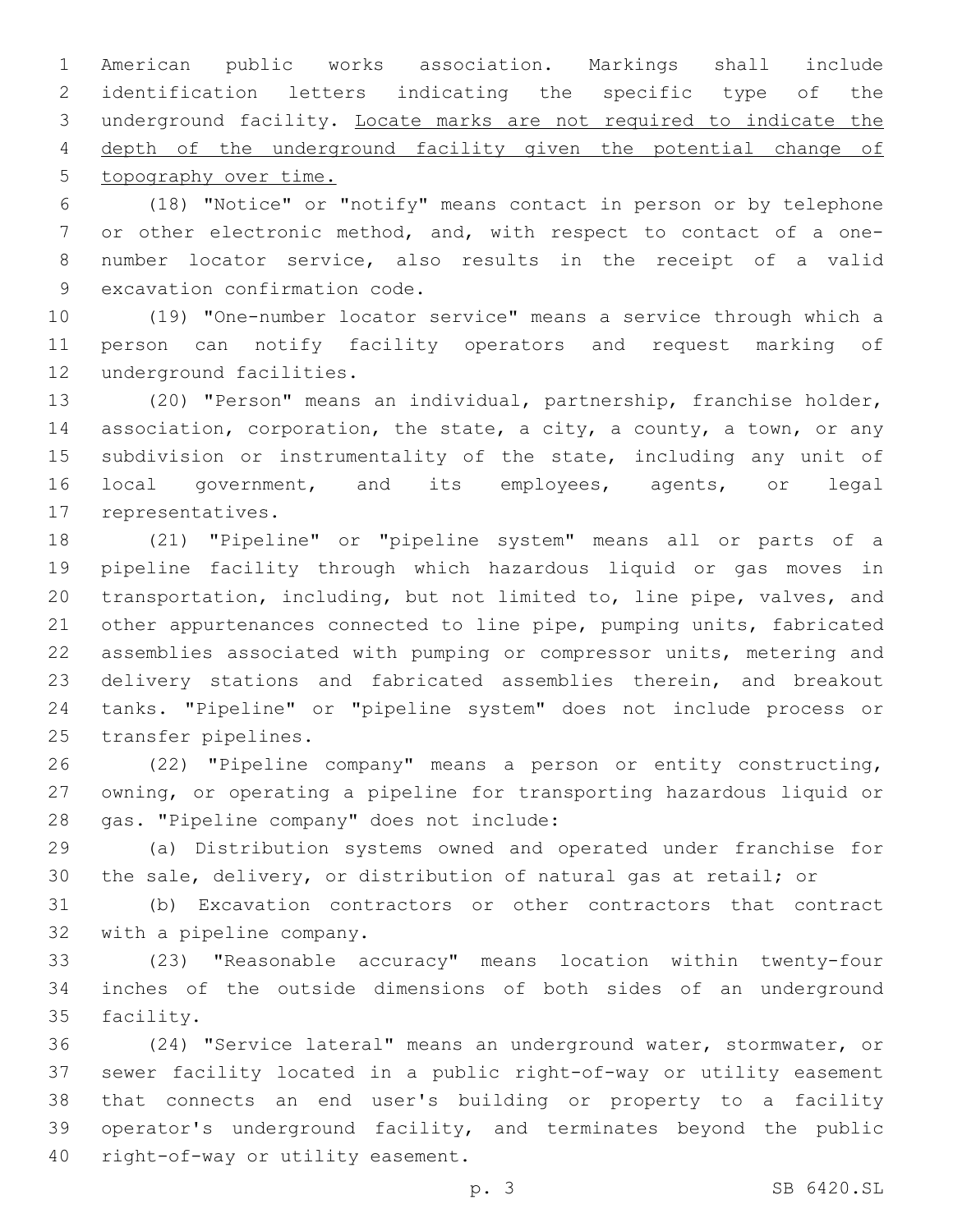(25) "Transfer pipeline" means a buried or aboveground pipeline used to carry hazardous liquid between a tank vessel or transmission pipeline and the first valve inside secondary containment at a facility, provided that any discharge on the facility side of the first valve will not directly impact waters of the state. "Transfer pipeline" includes valves and other appurtenances connected to the pipeline, pumping units, and fabricated assemblies associated with pumping units. "Transfer pipeline" does not include process pipelines, pipelines carrying ballast or bilge water, transmission 10 pipelines, or tank vessel or storage tanks.

 (26) "Transmission pipeline" means a pipeline that transports hazardous liquid or gas within a storage field, or transports hazardous liquid or gas from an interstate pipeline or storage facility to a distribution main or a large volume hazardous liquid or gas user, or operates at a hoop stress of twenty percent or more of 16 the specified minimum yield strength.

 (27) "Underground facility" means any item buried or placed below ground for use in connection with the storage or conveyance of water, sewage, electronic, telephonic or telegraphic communications, 20 cablevision, electric energy, petroleum products, gas, gaseous vapors, hazardous liquids, or other substances and including but not limited to pipes, sewers, conduits, cables, valves, lines, wires, manholes, attachments, and those parts of poles or anchors that are below ground. This definition does not include pipelines as defined in subsection (21) of this section, but does include distribution systems owned and operated under franchise for the sale, delivery, or 27 distribution of natural gas at retail.

 (28) "Unlocatable underground facility" means, subject to the provisions of RCW 19.122.030, an underground facility that cannot be marked with reasonable accuracy using available information to designate the location of an underground facility. "Unlocatable underground facility" includes, but is not limited to, service laterals, storm drains, and nonconductive and nonmetallic underground 34 facilities that do not contain trace wires.

 (29) "Utility easement" means a right held by a facility operator to install, maintain, and access an underground facility or pipeline.

 **Sec. 2.** RCW 19.122.050 and 2011 c 263 s 9 are each amended to 38 read as follows: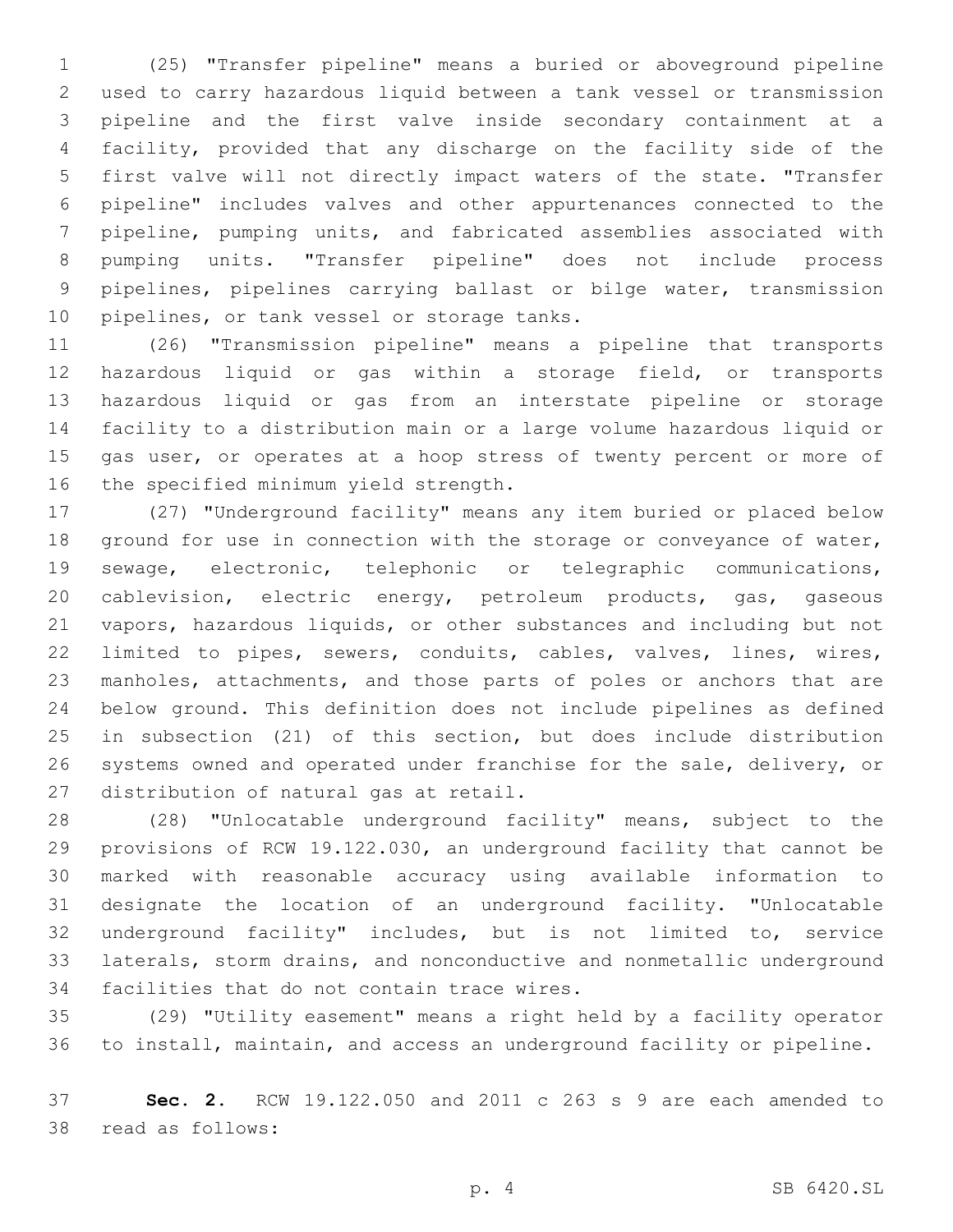(1) An excavator who, in the course of excavation, contacts or damages an underground facility shall notify the facility operator and a one-number locator service, and report the damage as required under RCW 19.122.053. If the damage causes an emergency condition, 5 the excavator causing the damage shall also call 911 to alert the appropriate local public safety agencies and take all appropriate steps to ensure the public safety. No damaged underground facility 8 may be buried until it is repaired or relocated.

 (2) A facility operator notified in accordance with subsection (1) of this section shall arrange for repairs or relocation as soon as is practical, or permit the excavator to do necessary repairs or 12 relocation at a mutually acceptable price.

 **Sec. 3.** RCW 19.122.130 and 2017 c 20 s 1 are each amended to read as follows:14

 (1) The commission must contract with a statewide, nonprofit entity whose purpose is to reduce damages to underground and above 17 ground facilities, promote safe excavation practices, and review complaints of alleged violations of this chapter. The contract must not obligate funding by the commission for activities performed by the nonprofit entity or the safety committee under this section.

(2) The contracting entity must create a safety committee to:

 (a) Advise the commission and other state agencies, the legislature, and local governments on best practices and training to prevent damage to underground utilities, and policies to enhance 25 worker and public safety; and

 (b) Review complaints alleging violations of this chapter involving practices related to underground facilities.

 (3)(a) The safety committee will consist of thirteen members, who must be nominated by represented groups and appointed by the contracting entity to staggered three-year terms. The safety 31 committee must include representatives of:

32 (i) Local governments;

 (ii) A natural gas utility subject to regulation under Titles 80 34 and 81 RCW;

35 (iii) Contractors;

36 (iv) Excavators;

(v) An electric utility subject to regulation under Title 80 RCW;

(vi) A consumer-owned utility, as defined in RCW 19.27A.140;

39 (vii) A pipeline company;